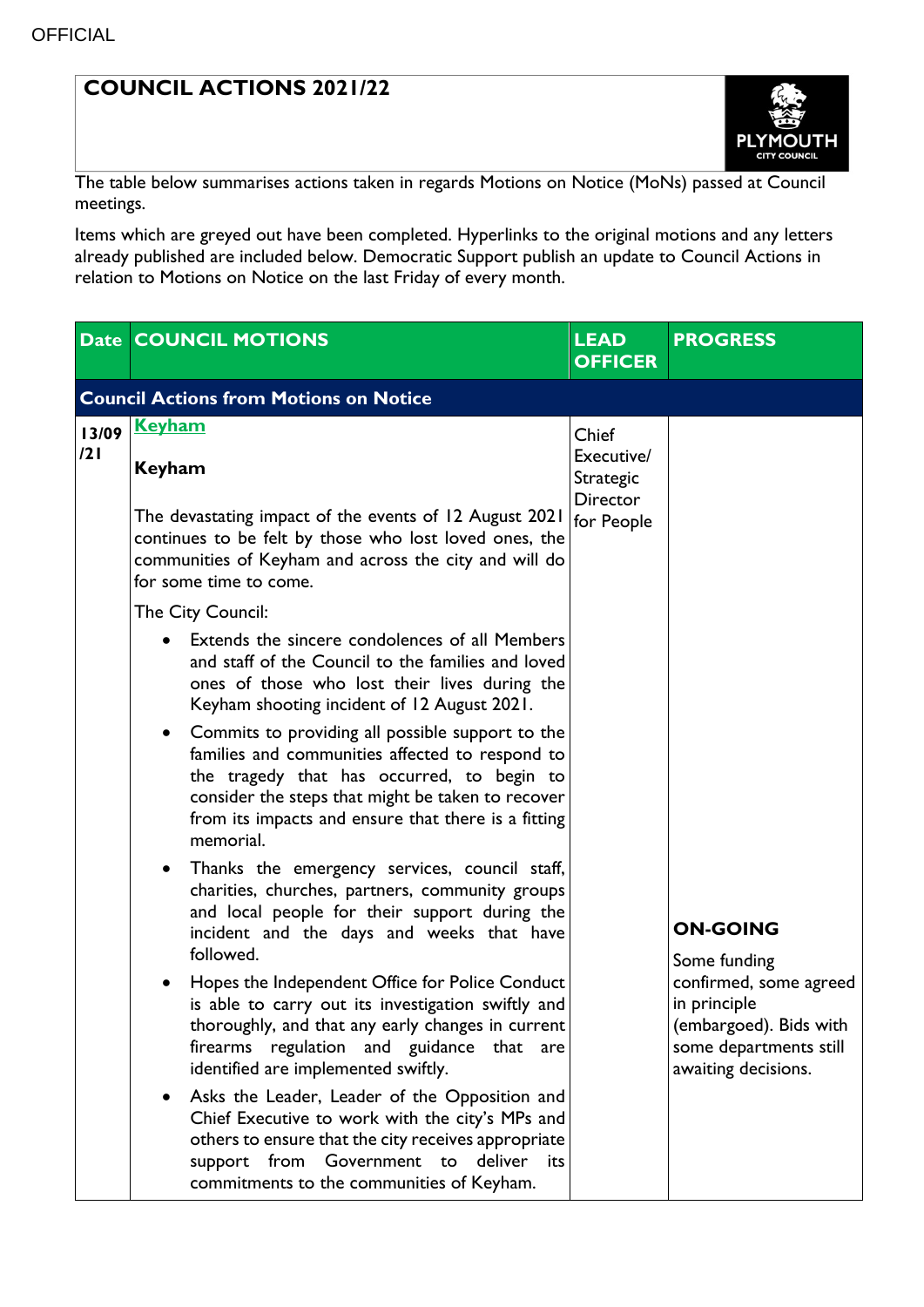## PLYMOUTH CITY COUNCIL

| 22/11<br>121 |            | <b>Addressing the Ecological Crisis in line with the Strategic</b><br><b>Climate Crisis</b>                                                                                                                                                                                                                                                                                                                                                                                                                                                                                                                                                                                                                                                                                                                         | Director for<br>Place/Service<br>Director for                | <b>ONGOING</b> |
|--------------|------------|---------------------------------------------------------------------------------------------------------------------------------------------------------------------------------------------------------------------------------------------------------------------------------------------------------------------------------------------------------------------------------------------------------------------------------------------------------------------------------------------------------------------------------------------------------------------------------------------------------------------------------------------------------------------------------------------------------------------------------------------------------------------------------------------------------------------|--------------------------------------------------------------|----------------|
|              |            | Council therefore resolves to:                                                                                                                                                                                                                                                                                                                                                                                                                                                                                                                                                                                                                                                                                                                                                                                      | Strategic<br>Planning and                                    |                |
|              | I.         | Note the proposed Climate and Ecological                                                                                                                                                                                                                                                                                                                                                                                                                                                                                                                                                                                                                                                                                                                                                                            | Infrastructur                                                |                |
|              |            | <b>Emergency Bill</b>                                                                                                                                                                                                                                                                                                                                                                                                                                                                                                                                                                                                                                                                                                                                                                                               | e                                                            |                |
|              | II.        | Ask the Leader to write to local MPs, asking them                                                                                                                                                                                                                                                                                                                                                                                                                                                                                                                                                                                                                                                                                                                                                                   |                                                              |                |
|              |            | that the<br>Department<br>for<br>guarantee<br>to                                                                                                                                                                                                                                                                                                                                                                                                                                                                                                                                                                                                                                                                                                                                                                    |                                                              |                |
|              |            | Environment, Food and Rural Affairs, the Office                                                                                                                                                                                                                                                                                                                                                                                                                                                                                                                                                                                                                                                                                                                                                                     |                                                              |                |
|              |            | for Environmental Protection established in the                                                                                                                                                                                                                                                                                                                                                                                                                                                                                                                                                                                                                                                                                                                                                                     |                                                              |                |
|              |            | Environment Bill 2021, sets strong and ambitious                                                                                                                                                                                                                                                                                                                                                                                                                                                                                                                                                                                                                                                                                                                                                                    |                                                              |                |
|              |            | biodiversity targets to mitigate the ecological crisis                                                                                                                                                                                                                                                                                                                                                                                                                                                                                                                                                                                                                                                                                                                                                              |                                                              |                |
|              |            | that is facing the country                                                                                                                                                                                                                                                                                                                                                                                                                                                                                                                                                                                                                                                                                                                                                                                          |                                                              |                |
|              | III.       | Ensure Plymouth City Council decisions that                                                                                                                                                                                                                                                                                                                                                                                                                                                                                                                                                                                                                                                                                                                                                                         |                                                              |                |
|              |            | mitigate our carbon emissions minimise impacts to                                                                                                                                                                                                                                                                                                                                                                                                                                                                                                                                                                                                                                                                                                                                                                   |                                                              |                |
|              |            | ecosystems, food and water availability and human                                                                                                                                                                                                                                                                                                                                                                                                                                                                                                                                                                                                                                                                                                                                                                   |                                                              |                |
|              |            | health and also mitigates and appropriately                                                                                                                                                                                                                                                                                                                                                                                                                                                                                                                                                                                                                                                                                                                                                                         |                                                              |                |
|              |            | compensates any residual impacts                                                                                                                                                                                                                                                                                                                                                                                                                                                                                                                                                                                                                                                                                                                                                                                    |                                                              |                |
|              |            | Ensure Plymouth City Council decisions relating to<br>climate and ecological matters have a positive net impact<br>on local communities, our young people, and a full<br>equalities impact be undertaken                                                                                                                                                                                                                                                                                                                                                                                                                                                                                                                                                                                                            |                                                              |                |
| 22/11<br>121 | Recovery.  | This Council declares an urgent need for Ocean Strategic                                                                                                                                                                                                                                                                                                                                                                                                                                                                                                                                                                                                                                                                                                                                                            | Director for                                                 | <b>ONGOING</b> |
|              | our ocean. | We recognise that we need ocean recovery to meet our net<br>zero carbon targets, and we need net zero carbon to recover<br>This Council pledges to:<br>1. The Leader to report to Full Council, in line with the<br>development of the National Marine Park, on the<br>actions and projects that will continue and improve<br>ocean recovery in Plymouth Sound.<br>2. Consider the impact on ocean recovery in all strategic<br>decisions, budgets, and approaches to decisions by the<br>Council (particularly in planning, regeneration, skills<br>and economic policy), aligning ocean recovery with<br>climate emergency plans.<br>3. Ensure that the Local Plan supports ocean recovery as<br>part of the National Marine<br>Park<br>planning<br>considerations, and through the existing TECF<br>partnership. | Place/Service<br>Director for<br>Economic<br>Developmen<br>t |                |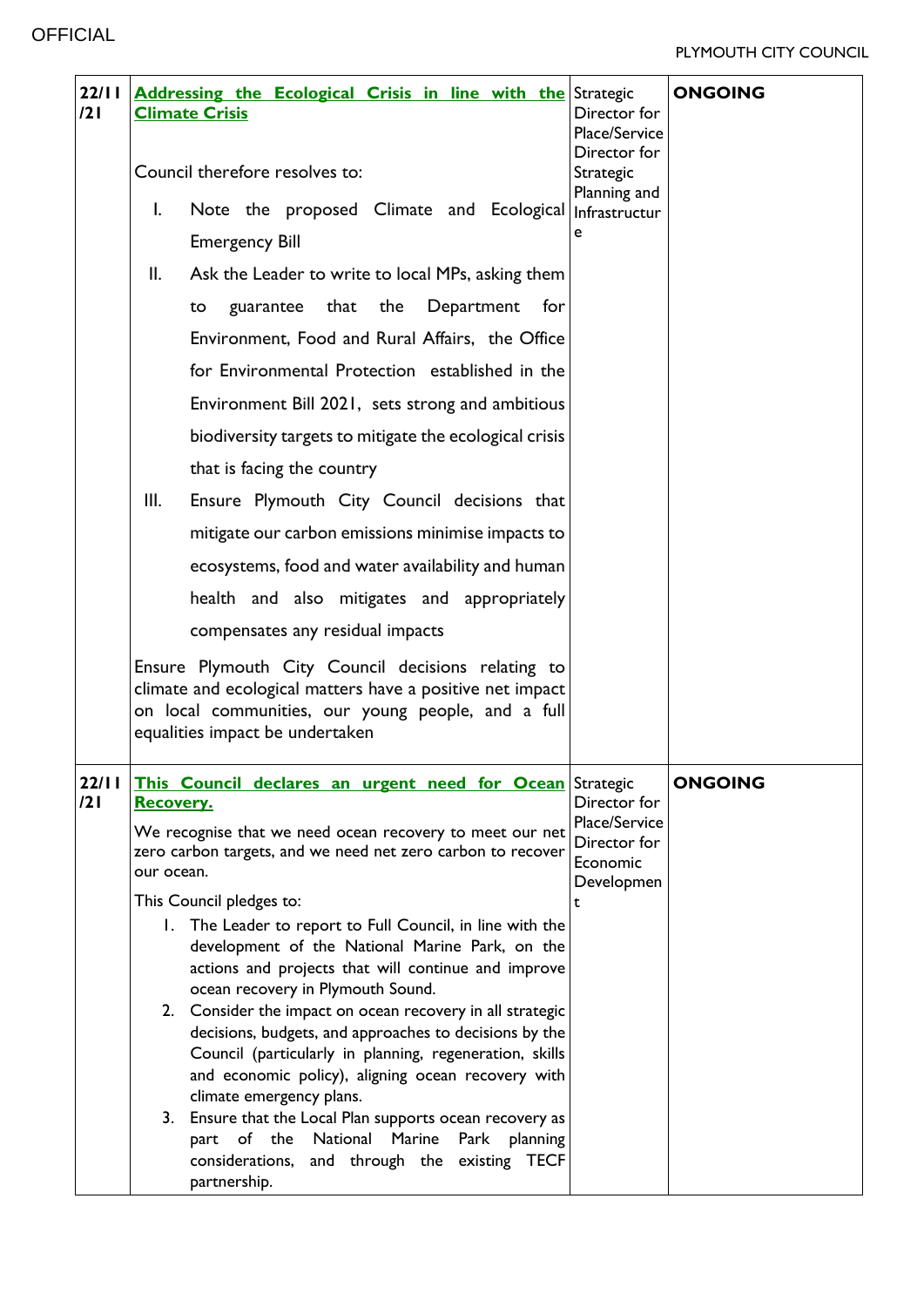|  | 4. Work with partners locally and nationally to deliver    |  |
|--|------------------------------------------------------------|--|
|  | increased sustainability in local marine industries, and   |  |
|  | invest in the development of a sustainable and             |  |
|  | equitable blue economy, including the local fishing        |  |
|  | industry and the vital work of Devon & Severn IFCA.        |  |
|  |                                                            |  |
|  | 5. Grow ocean literacy and marine citizenship in the city, |  |
|  | including ensuring all pupils have a first-hand            |  |
|  | experience of the ocean before leaving primary school,     |  |
|  | and promote sustainable and equitable access to the        |  |
|  | ocean through physical and digital experiences,            |  |
|  | ensuring these are key outcomes in the development         |  |
|  | of the NMP.                                                |  |
|  | 6. Create an online portal of the Council website to       |  |
|  | update on ocean recovery progress, signpost to ocean       |  |
|  | literacy development opportunities, and marine             |  |
|  | citizenship pledges.                                       |  |
|  | 7. The Leader to write to the Prime Minister to call on    |  |
|  |                                                            |  |
|  | the Government to put the ocean into net recovery by       |  |
|  | 2030 by:                                                   |  |
|  | Ensuring Inshore Fisheries and Conservation<br>a.          |  |
|  | Authorities have the resources they need to                |  |
|  | effectively research and monitor our growing               |  |
|  | number of marine protected areas, and to set               |  |
|  | and enforce appropriate fishing levels that                |  |
|  | deliver<br>economies<br>and<br>local<br>support            |  |
|  | environmental sustainability.                              |  |
|  | Incorporating social scientific evidence and<br>b.         |  |
|  | lived experience to improve community co-                  |  |
|  | production of policy and develop more                      |  |
|  | effective and equitable solutions.                         |  |
|  |                                                            |  |
|  | c. And by listening to marine scientific advice to         |  |
|  | update the Marine Policy Statement and                     |  |
|  | produce a national Ocean Recovery Strategy                 |  |
|  | which will:                                                |  |
|  | i. Enable the recovery of marine                           |  |
|  | ecosystems rather than managing                            |  |
|  | degraded or altered habitats in their                      |  |
|  | reduced state.                                             |  |
|  | ii. Consider<br>levelling<br>marine<br>up,                 |  |
|  | industrial<br>conservation,<br>energy,                     |  |
|  | growth, flood and coastal erosion risk                     |  |
|  | management, climate adaptation and                         |  |
|  | fisheries policy holistically rather than                  |  |
|  | as competing interests.                                    |  |
|  | iii. Develop a smarter approach to                         |  |
|  |                                                            |  |
|  | managing the health of the entire                          |  |
|  | ocean that moves beyond Marine                             |  |
|  | Protected Areas and enables links to                       |  |
|  | be made across sectors towards                             |  |
|  | sustainability.                                            |  |
|  | iv. Establish improved processes for                       |  |
|  | understanding the benefits from ocean                      |  |
|  | management, leaving no doubt the                           |  |
|  |                                                            |  |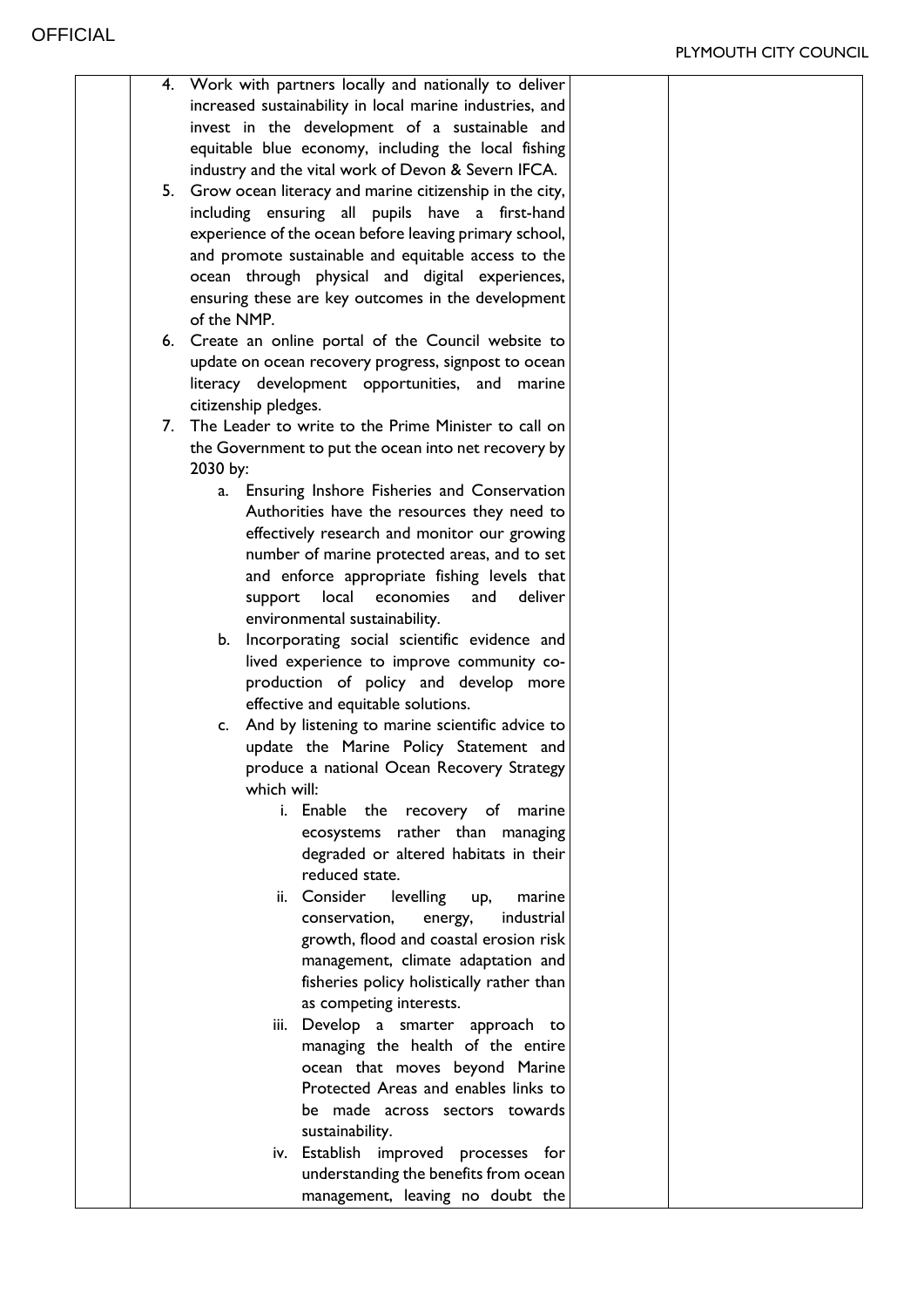|              | links between this and human lives.<br>livelihoods and wellbeing.                                                                                                                                                                                                                                                                                                                                                                                                                                                                                                                                                                                                                                                |                                                                                |                |
|--------------|------------------------------------------------------------------------------------------------------------------------------------------------------------------------------------------------------------------------------------------------------------------------------------------------------------------------------------------------------------------------------------------------------------------------------------------------------------------------------------------------------------------------------------------------------------------------------------------------------------------------------------------------------------------------------------------------------------------|--------------------------------------------------------------------------------|----------------|
| 22/11<br>121 | <b>Opposing Routine Discharges of Raw Sewage in</b><br><b>Plymouth's rivers and marine habitats</b>                                                                                                                                                                                                                                                                                                                                                                                                                                                                                                                                                                                                              | Strategic<br>Director for<br>Place                                             | <b>ONGOING</b> |
|              | This council asks the Leader of the Council to:-                                                                                                                                                                                                                                                                                                                                                                                                                                                                                                                                                                                                                                                                 |                                                                                |                |
|              | 1. Write to all local MPs to lobby the Environment<br>Secretary to provide a timetable for the ending of raw<br>sewage discharges into rivers and seas and call for swift<br>implementation of provisions in the Environment Bill.<br>2. For the Leader of the Council to write to South West<br>Water for their plans to eradicate the practice in rivers<br>and coastal areas around Plymouth and rivers that flow<br>through the city.<br>3. For the Council Chief Executive to investigate whether<br>water quality of our city's bathing waters could be<br>better communicated to the people of Plymouth so<br>they can be informed about when it is safe to swim in<br>the sea or rivers around Plymouth. |                                                                                |                |
| 22/11        |                                                                                                                                                                                                                                                                                                                                                                                                                                                                                                                                                                                                                                                                                                                  | Strategic                                                                      |                |
| 121          | <b>Traffic Speed on the A38 Parkway</b><br>This motion, in view of the continuing concerns and spike in<br>road traffic incidents this Council asks the Cabinet Member for<br>Transport to publish, within seven days, a briefing note to all<br>Members highlighting:-                                                                                                                                                                                                                                                                                                                                                                                                                                          | Director for<br>Place/<br>Service<br>Director for<br>Street<br><b>Services</b> | <b>ONGOING</b> |
|              | The number and dates of meetings he has held with<br>Highways England since May 2021 to discuss with the issue<br>of improving safety and efficiency on the A38 Parkway<br>between its junctions with the Tamar Bridge and Deep<br>Lane, Plympton.                                                                                                                                                                                                                                                                                                                                                                                                                                                               |                                                                                |                |
|              | Confirming that he has asked if that Authority will provide<br>data and consider whether measures, temporary or<br>otherwise, are needed to control the speed of traffic.                                                                                                                                                                                                                                                                                                                                                                                                                                                                                                                                        |                                                                                |                |
|              | Detailing those meetings he has held with other<br>٠<br>authorities and interested parties since May 2021 designed<br>to ensure a common approach is adopted.                                                                                                                                                                                                                                                                                                                                                                                                                                                                                                                                                    |                                                                                |                |